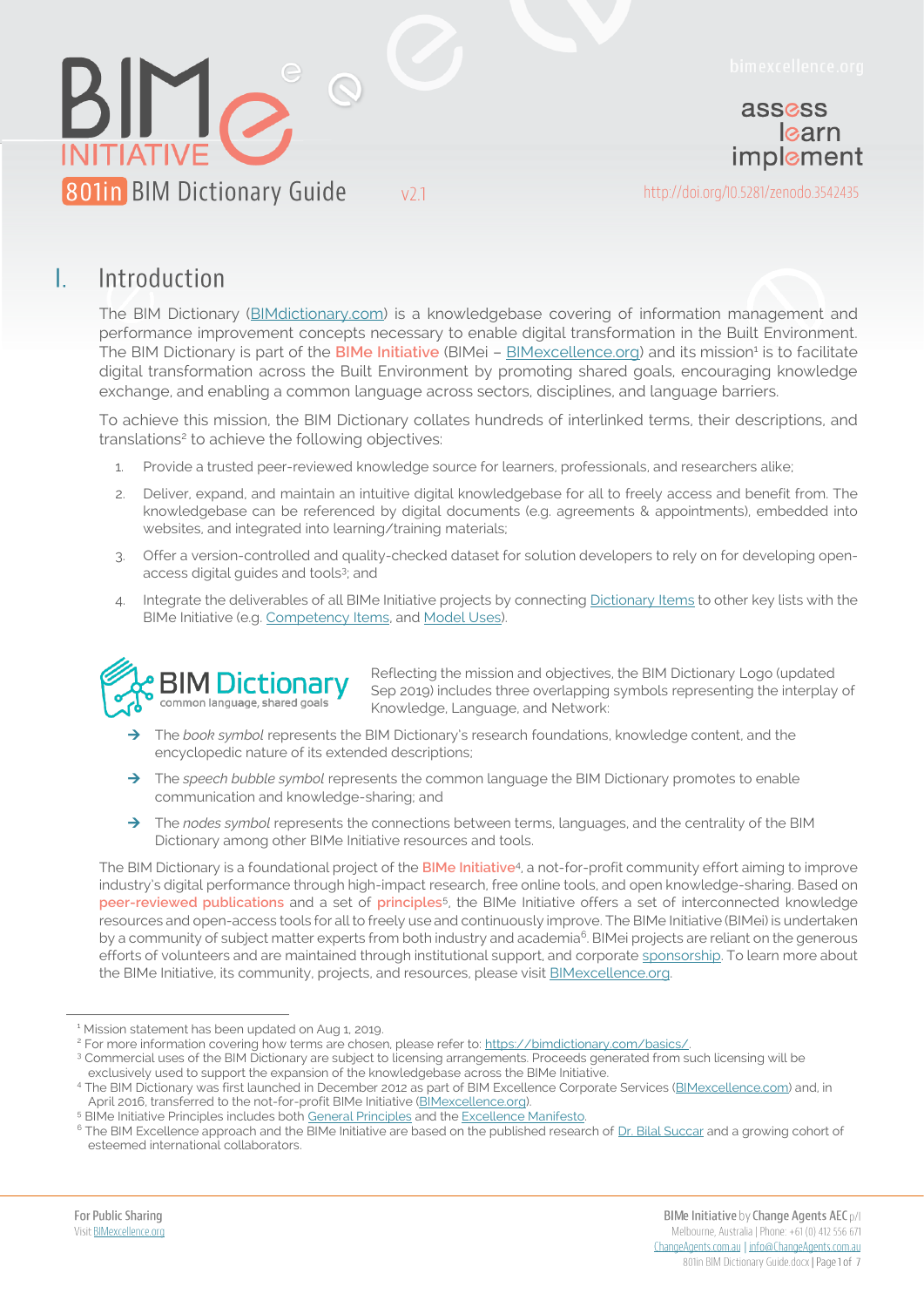



 $V<sub>2.1</sub>$ 

learn implement

assess

http://doi.org/10.5281/zenodo.3542435

#### **BIM Dictionary Roles - List** Ш.

The BIM Dictionary platform supports numerous roles – users, editors, and curators:

| 1. | <b>Users</b>          |                                        | Free access to front-end features                                                                                                              |
|----|-----------------------|----------------------------------------|------------------------------------------------------------------------------------------------------------------------------------------------|
|    | 1.1.                  | <b>Guest User</b>                      | Searching and browsing all materials                                                                                                           |
|    | 1.2.                  | <b>Registered User</b>                 | + add user notes and create/embed user lists                                                                                                   |
|    | 1.3.                  | Institutional User                     | + special features (e.g. allow images, links, and videos in user notes)                                                                        |
| 2. | <b>Editorial Team</b> |                                        | Develop strategies and execute plans for continued network and content<br>growth, maintain content quality, and achieve/sustain high levels of |
|    |                       |                                        | engagement with both user and editorial communities                                                                                            |
|    |                       | 2.1. Head Editor                       | Overall project management and ensuring project deliverables are well-                                                                         |
|    |                       |                                        | integrated with other BIMe Initiative projects and resources. The Head                                                                         |
|    |                       |                                        | Editor is also responsible for the Canonical Language (Australian English)<br>and the maintenance of inclusion/exclusion rules                 |
|    |                       | 2.2. Assistant Editor for              | Manage the activities and deliverables of Community Coordinators and                                                                           |
|    |                       | Community Coordination                 | develop/maintain high levels of engagement with the community                                                                                  |
|    | 2.3.                  | Assistant Editor for Research          | Conduct R&D and testing activities to identify new solutions/integrations,                                                                     |
|    |                       | & Development                          | and improve tool accessibility, security, and reliability                                                                                      |
|    |                       | 2.4. Assistant Editor for              | Identify and pursue opportunities for research funding, instructional                                                                          |
|    |                       | Sponsorship and Funding                | support, and corporate funding                                                                                                                 |
| 3. |                       | <b>Community Coordinators</b>          | Facilitate the work of the community                                                                                                           |
|    | 3.1.                  | Coordinator for Volunteers             | Coordinate the activities of volunteers and take lead in organising                                                                            |
|    |                       | and Events                             | community events                                                                                                                               |
|    | 3.2.                  | Coordinator for Topic                  | Coordinate the efforts of Topic Curators and help them connect with                                                                            |
|    |                       | Curation<br>Coordinator for Education. | <b>Extended Description Authors</b><br>Engage with learning providers to encourage the adoption of the BIM                                     |
|    | 3.3.                  | Learning and Training                  | Dictionary at universities, vocational institutions, and training providers                                                                    |
| 4. |                       | Language Teams                         | Translate and localise the knowledgebase                                                                                                       |
|    | 4.1.                  | Language Editor (one per               | Form and manage an Editorial Team of peers to conduct and maintain                                                                             |
|    |                       | language)                              | language translations/localisations. Promote the BIM Dictionary.                                                                               |
|    | 4.2.                  | Language Co-Editors                    | Patriciate in translating and localising the BIM Dictionary                                                                                    |
|    | 4.3.                  | Language Reviewer                      | Review and comment on language translations                                                                                                    |
| 5. | <b>Country Teams</b>  |                                        | Provide national context to the knowledgebase                                                                                                  |
|    | 5.1.                  | <b>Country Editor</b>                  | Add country comments to terms + promote the BIM Dictionary locally                                                                             |
|    | 5.2.                  | Country Co-Editor                      | Participate in adding country comments                                                                                                         |
|    | 5.3.                  | <b>Country Reviewer</b>                | Review and improve country comments                                                                                                            |
| 6. |                       | <b>Topic Teams</b>                     | Curate specific topics and themes                                                                                                              |
|    | 6.1.                  | Topic Curator (and Reviewer)           | Identify terms specific to a 'topic' and identify potential Extended                                                                           |
|    |                       |                                        | <b>Description Authors</b>                                                                                                                     |
|    | 6.2.                  | <b>Extended Description Author</b>     | Provide (by invitation) an Extended Description to terms                                                                                       |
| 7. |                       | <b>Development Team</b>                | Maintaining and improving the online platform                                                                                                  |
|    | 7.1.                  | UX/UI Designers                        | Front end design and mock-ups                                                                                                                  |
|    | 7.2.                  | <b>Full-stack Developers</b>           | Front-end and back-end development                                                                                                             |
|    | 7.3.                  | Specialists                            | Database design, Visualisations, API/SDK and AI/ML                                                                                             |
|    | 7.4.                  | Code Contributors                      | Anything that extends the platform                                                                                                             |

Note: Roles are matched to sets of responsibilities not fully included in this document.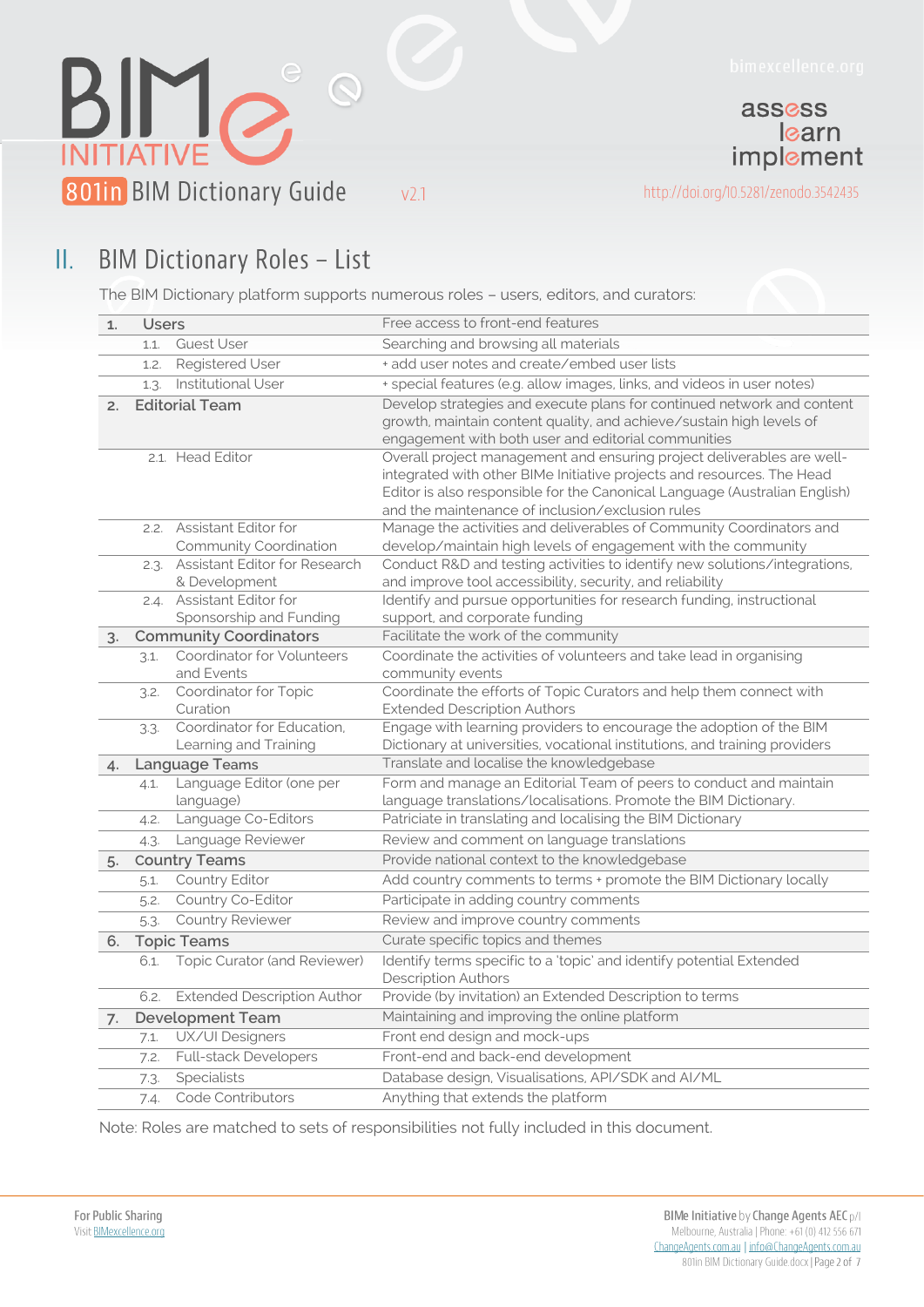

### III. Dictionary Item

A Dictionary Item is a term title connected to multiple parts:

|                                                                                                                                                                                                                                                                                                                                                           | <b>Building Information Modelling (BIM)</b> |  |  |  |  |
|-----------------------------------------------------------------------------------------------------------------------------------------------------------------------------------------------------------------------------------------------------------------------------------------------------------------------------------------------------------|---------------------------------------------|--|--|--|--|
| Building Information Modelling (BIM) is a set of technologies, processes and policies<br>enabling multiple stakeholders to collaboratively design, construct and operate a Facility<br>in virtual space. As a term, BIM has grown tremendously over the years and is now the<br>current expression of digital innovation across the construction industry |                                             |  |  |  |  |
| <b>Similar Terms:</b>                                                                                                                                                                                                                                                                                                                                     | Virtual Design and Construction (VDC)       |  |  |  |  |
| Refer to:                                                                                                                                                                                                                                                                                                                                                 | <b>Building Information Management,</b>     |  |  |  |  |
| Conception                                                                                                                                                                                                                                                                                                                                                | Englis                                      |  |  |  |  |
|                                                                                                                                                                                                                                                                                                                                                           | add note                                    |  |  |  |  |

| Parts                                | <b>Example   Notes</b>                                                                                                                                                                                                                                                                       |  |  |  |
|--------------------------------------|----------------------------------------------------------------------------------------------------------------------------------------------------------------------------------------------------------------------------------------------------------------------------------------------|--|--|--|
| <b>Term Title</b>                    | BIM Management Plan   the Term Title acts as a link to the Item's own page<br>(See here: https://bimdictionary.com/en/BIM-Management-Plan/1/). Note the<br>URL includes both the Language code "en" according to ISO 639-1 and the<br>version number "1"                                     |  |  |  |
| Summary<br>Description               | The summary description (text only) which may include several Inline Terms. A<br>term's description is typically 80-150 words long                                                                                                                                                           |  |  |  |
| Abbreviation                         | <b>BMP</b>   Abbreviation is searchable and must be unique (no duplication allowed)<br>The abbreviation appears in 'round brackets' after the Term Title                                                                                                                                     |  |  |  |
| <b>Inline Terms</b>                  | Inline Terms are contextual links to other terms. They display the linked term's<br>description upon hover/click                                                                                                                                                                             |  |  |  |
| <b>Similar Terms</b>                 | BIM Collaboration Guide   Similar terms and are listed under the Summary<br>Description. Similar Terms are unique and searchable                                                                                                                                                             |  |  |  |
| <b>Refer To</b>                      | Addition terms which may help complete the 'knowledge picture' for the user                                                                                                                                                                                                                  |  |  |  |
| <b>Country Flag</b>                  | Australia   This tag is used when the term includes a Country Comment<br>provided by the Country Editor                                                                                                                                                                                      |  |  |  |
| Language<br>Shown as a code          | en fr es   Dynamic language selectors that are shown when a Dictionary Item<br>has one or more translation                                                                                                                                                                                   |  |  |  |
| Labels<br>Mandatory                  | Each Canonical Term is tagged with at least one 'concept' derived from the BIM<br>Ontology. A label is used as a filter through a drop-down menu. Also, labels<br>appear as 'pills' which - upon click - collate all terms tagged with that label                                            |  |  |  |
| Info Icon<br>Shown as an icon        | The info icon includes the Version and Date and - potentially - author (if<br>applicable). The Info Icon include metadata and usage metrics                                                                                                                                                  |  |  |  |
| <b>Templates</b><br>Shown as an icon | A Dictionary Item may be extended through a variety of templates, each<br>including additional fields (e.g. extended descriptions rich media, interactive lists,<br>footnotes, acknowledgements, and citation fields). Example templates include<br>"Paper Template" and "Document Template" |  |  |  |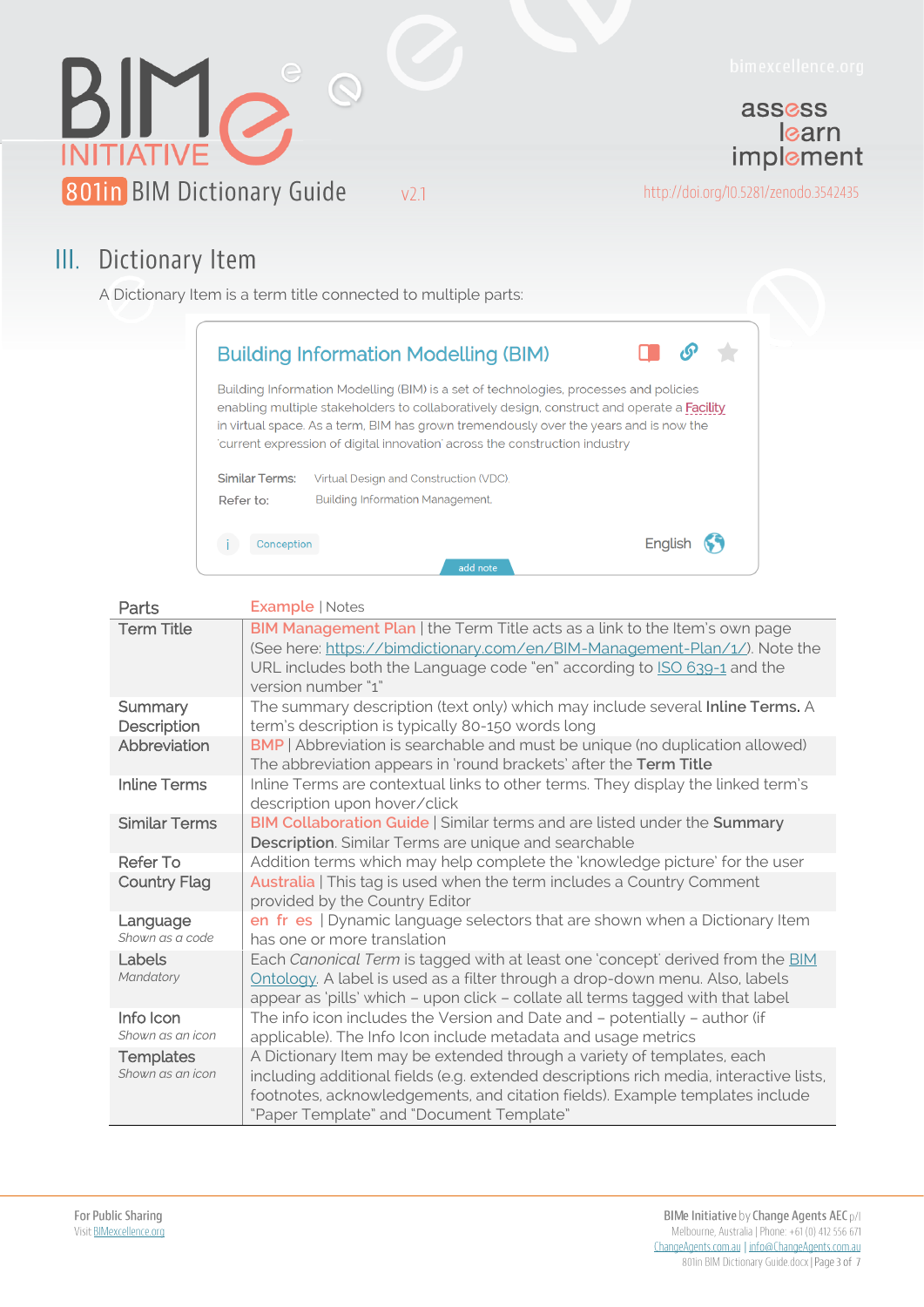

learn implement

assess



http://doi.org/10.5281/zenodo.3542435

# IV. Editorial Responsibilities

Below is an overview of the responsibilities of editorial roles. In addition to signing the Excellence Manifesto, detailed responsibilities may be communicated with editors/reviewers/curators when they join the project (including role duration, recommended team configurations, and similar).

#### A. Language Editors

Language Editors (or LOTE<sup>7</sup> Editors) have several key responsibilities:

- $\rightarrow$  Form, manage, and motivate an Editorial Team of peers to conduct the language translation.
- $\rightarrow$  Provide translations to canonical Dictionary Items according to priorities set by the Head Editor and an agreed Programme of delivery;
- $\rightarrow$  Ensure translated items are consistent, at high quality and follow the BIM Dictionary's syntax;
- $\rightarrow$  Comply with international standards related to glossaries and thesauri in their language<sup>8</sup>;
- $\rightarrow$  Revise the translated items when canonical items are updated;
- $\rightarrow$  Participate in occasional Editorial Community meetings and communication channels;
- $\rightarrow$  Respond in a timely fashion to BIM Dictionary users' queries and comments;
- $\rightarrow$  Promote their own efforts, the BIM Dictionary, and the BIMe Initiative (in their own language) within their professional networks, through social media, and national/international forums; and
- $\rightarrow$  Willing to accept the BIM Dictionary's Terms of Use and  $-$  as they need to login and conduct editorial activities online – the Privacy Policy.

#### **B.** Language Reviewer

External reviewers may be appointed by the Head Editor (potentially in consultation with the Language/Country Editors) to assess the quality and consistency of the translated items and/or Country Comments. The reviewer is also responsible to check contributions against applicable international standards similar to ISO 25964-1:2011. The External Reviewer can 'Approve for Publication' or request an updated translation from the Editor and Co-Editors. In rare cases where the Reviewer and the Editor cannot agree on a specific translation after several attempts, the Reviewer's comments will be considered as recommendations, and the Editor's decision will be upheld. Reviewers will be adequately acknowledged on the BIM Dictionary Contributors page.

### C. Country Editors

Country Editors' main role is to check whether the canonical/translated materials within the BIM Dictionary conform with local standards and to add Country Comments (rich text with links). Country Comments are intended to connect Dictionary Items to national standards and protocols and to clarify terms/descriptions for the local user. Country Editors are selected to represent active national organisations and their efforts are called upon in other BIMe Initiative projects (e.g. representing a country in periodical Macro Adoption Studies).

<sup>7</sup> Language Other Than English (LOTE)

<sup>8</sup> Language Editors need to review and comply with ISO 25964-1:2011 *Information and documentation — Thesauri and interoperability with other vocabularies Part 1: Thesauri for information retrieval*.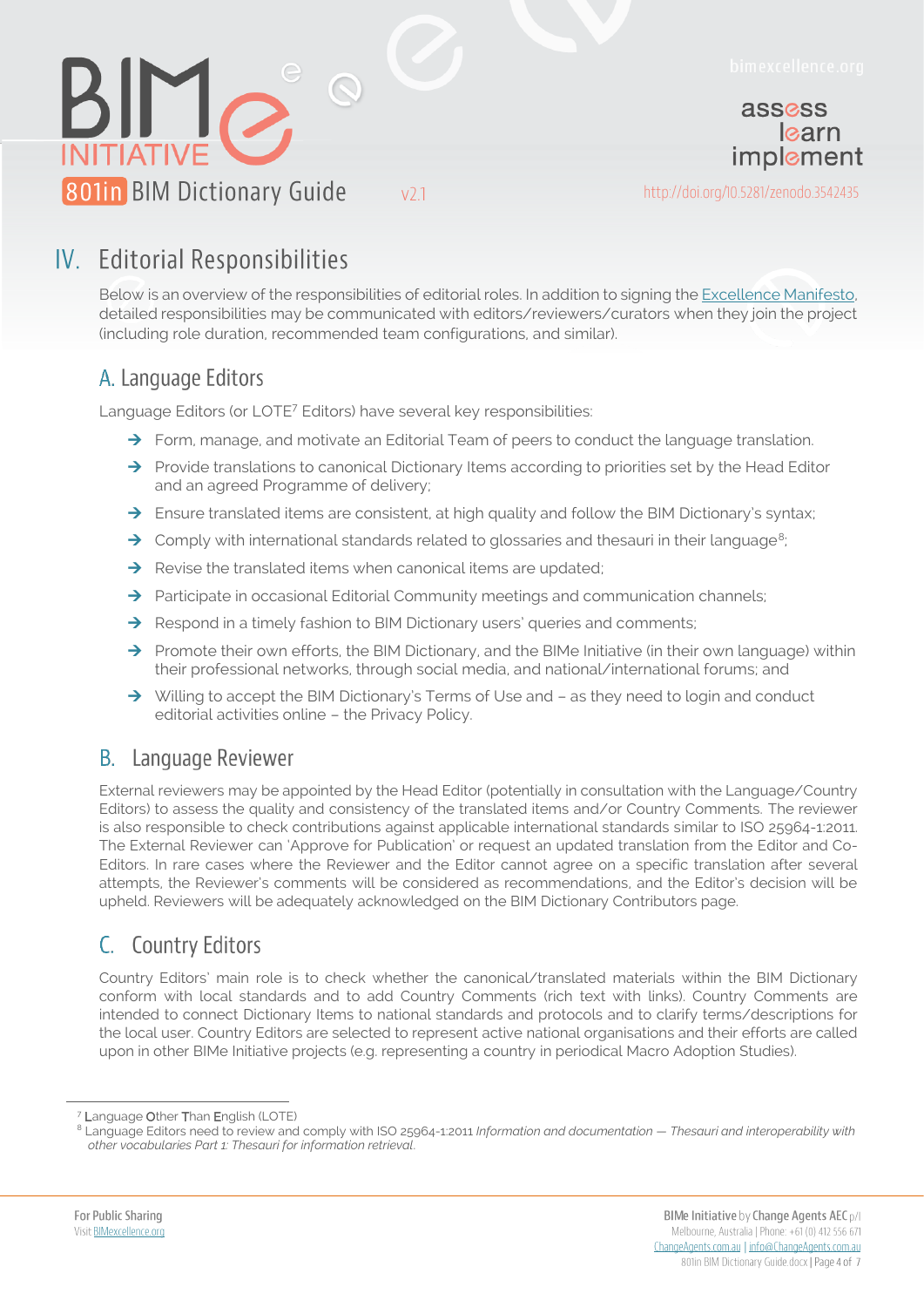

assess learn implement

http://doi.org/10.5281/zenodo.3542435

#### D. Topic Curators

A Topic Curator is responsible for one or more topics within the **BIMe Initiative's Topic Taxonomy**. Curators are selected for their publications or activities in a specific area of expertise. Curators are tasked with:

 $\rightarrow$  Identifying the terms pertaining to their topics for inclusion in the BIM Dictionary;

 $V<sub>2.1</sub>$ 

- $\rightarrow$  Identifying the subject matter experts who can contribute an authoritative extension for terms, and inviting these subject matter experts to contribute according to a Contribution Template;
- $\rightarrow$  Editing contributions to harmonise the content and so it meets publication guidelines;
- $\rightarrow$  Publish, periodically review, and keep-current both terms and extended contributions; and
- $\rightarrow$  Promote their own efforts, the BIM Dictionary, and the BIMe Initiative.

### V. Forming a new Editorial Team

The requirements of forming a new Editorial Team will be shared with invited parties. In general, for teams to be formed, they need to be subject-matter experts, gender-diverse, proficient in English, and highly committed to the [principles](https://bimexcellence.org/principles/) of the BIMe Initiative.

# VI. Editorial Commitments

As the BIM Dictionary is a foundational project - many organisations worldwide are depending on it, and all other BIMe Initiative projects refer to it, it is critically important to continuously extend the BIM Dictionary and improve the quality of its materials. To this end, each Editorial Team will be asked to commit specified editorial efforts that best match the abilities and availability. These commitments will be agreed upon with the Head/Assistant Editors upon commencement of the role and can be revised down at any time. Sample commitments are expressed as (i) *number of items* translated each month, (ii) as a due date for *completing the translation* of a Term Set or the whole dictionary, and/or (iii) as a periodical review/update of LOTE terms to match new or changed canonical items.

## VII. Disbanding an Editorial Team

Editors and Curators are free to disband their teams at any time and for any reason by notifying the Head Editor. Also, if a team cannot meet their original or revised commitments, they will be encouraged to expand their team and/or seek assistance from the Editorial Team to identify a suitable way forward. In rare circumstances, and if there are little/no prospects that the Editorial Team will be able to meet their self-imposed commitments, the team may be amicably disbanded, and a new team will be formed.

# **VIII. Acknowledgement of Contributions**

The efforts of all contributors to the BIM Dictionary will be recognised as follows:

- $\rightarrow$  All editors, reviewers and curators' names and affiliation will be listed on the [Contributors](https://bimdictionary.com/contributors) page;
- $\rightarrow$  Contributors will be acknowledged when their contributions are used in other BIMei projects; and
- $\rightarrow$  Contributors who can no longer continue in their role for any reason will also be appropriately acknowledged in a separate section on the same page.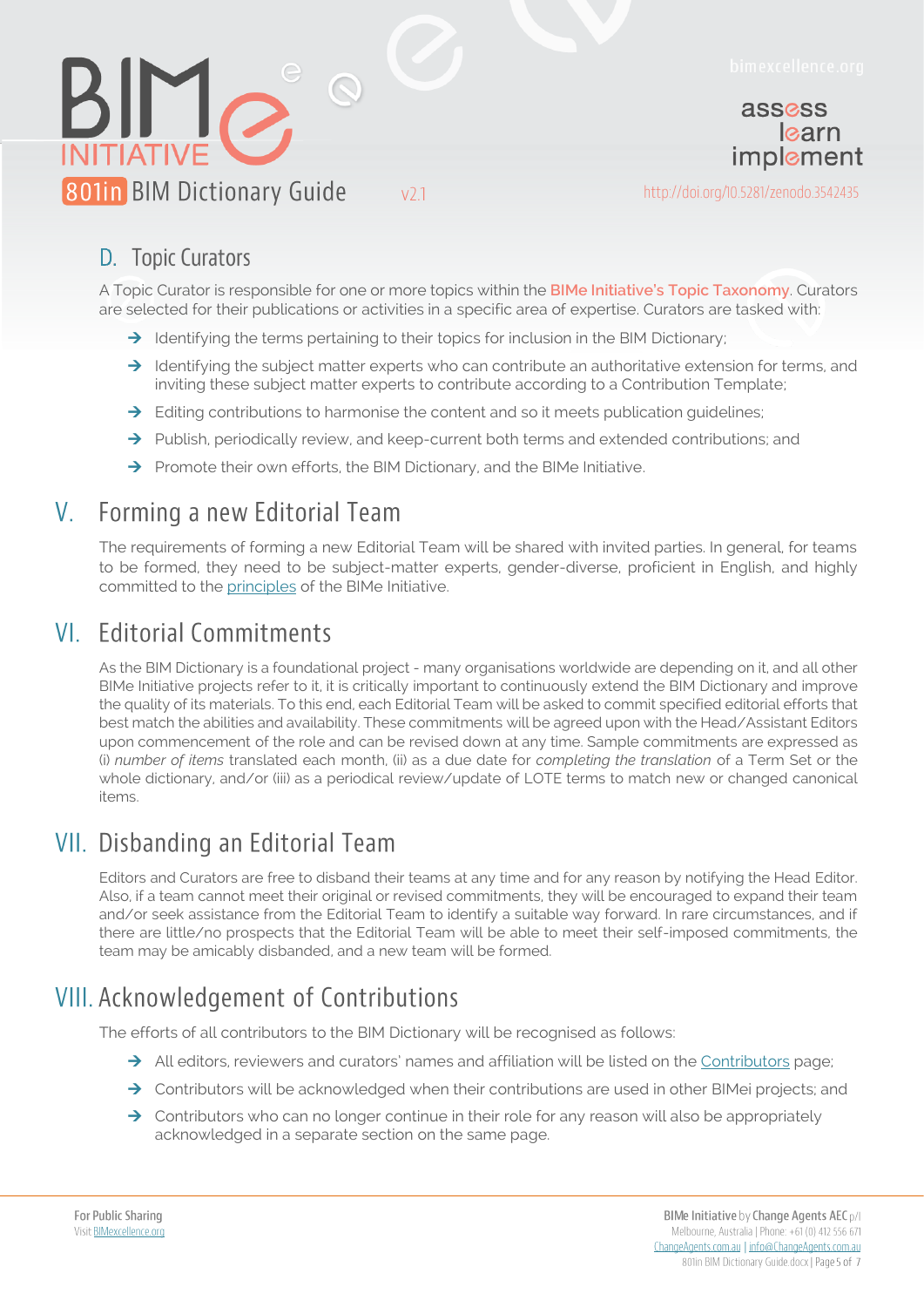

### IX. Becoming an Editor

Editors are appointed by invitation or by application. All Editors need to accept the **BIMe Initiative General** [Principles](https://bimexcellence.org/principles/manifesto/) and are strongly encourage to sign the [Excellence Manifesto.](https://bimexcellence.org/principles/manifesto/) The Head Editor may request to interview potential candidates and seek evidence of domain/language competency (Language Editors must provide evidence of a competent Editorial Team). To be considered for any of the roles, please contact the Head Editor: Dr. Bilal Succar | Email [bsuccar@changeagents.com.au](mailto:bsuccar@changeagents.com.au) or get nominated by a member of the Editorial Team.

#### Language Editor's First Step X.

Upon appointment, Language Editors are provided with a set of Priority Terms (an Excel File) containing 78 pre-selected items to be translated within 3 months. Once this set has been translated and quality-checked by third parties, it will be uploaded to the online platform. Upon completion of this process, the Editors will identify a suitable translation pace (typically 50 Items/month) and additional sets will be released. The Editors and Curators will then receive their credentials enabling them access to the BIM Dictionary platform where they can add/modify terms directly online.

### XI. Ongoing Submittal Processes

The Editorial Team will inform all language and country teams of current/future submittal processes. In principle, each team is expected to provide an update every 2 months covering the progress made or lack of. If no update is received for more than 4 months, the Assistant Editor will contact respective Language Editors to resolve any pending issues.

# XII. Referencing the BIM Dictionary

The community at large are encouraged to reference the BIM Dictionary. The best method to do so is by embedding a personal Starred List into a website or blog, by embedding the BIM Dictionary Search Bar (once available and where permitted), or by adding a hyperlink back to any page on the BIM Dictionary.

Using the BIM Dictionary logo on a website or to promote an event are however subject to additional consideration and a **written permission** must be sought from the Head Editor before the logo can be used. In principle, a permission to use the BIM Dictionary logo may be granted if there is a public benefit from the website (e.g. it is a terminology page on a university's website), event (e.g. it is a knowledge-sharing site), or printed materials seeking to use the logo. The decision to grant a permission will be made on a case-bycase basis using a simple application form. For more information, please [Contact Us.](https://bimexcellence.org/contact/)

## XIII. Note Covering Intellectual Property

BIM Dictionary Items are provided to all users free of charge under a [Creative Commons Attribution-](http://creativecommons.org/licenses/by-sa/4.0/)ShareAlike [4.0 International License.](http://creativecommons.org/licenses/by-sa/4.0/) All contributions by Editors will fall under the same open license (Editors cannot claim copyright on original or translated material). Permissions beyond providing open and free access to BIM Dictionary Items are governed by applicable laws (Australia, State of Victoria), BIM Excellence Privacy Policy, Terms of Use and relevant Licensing Arrangements.